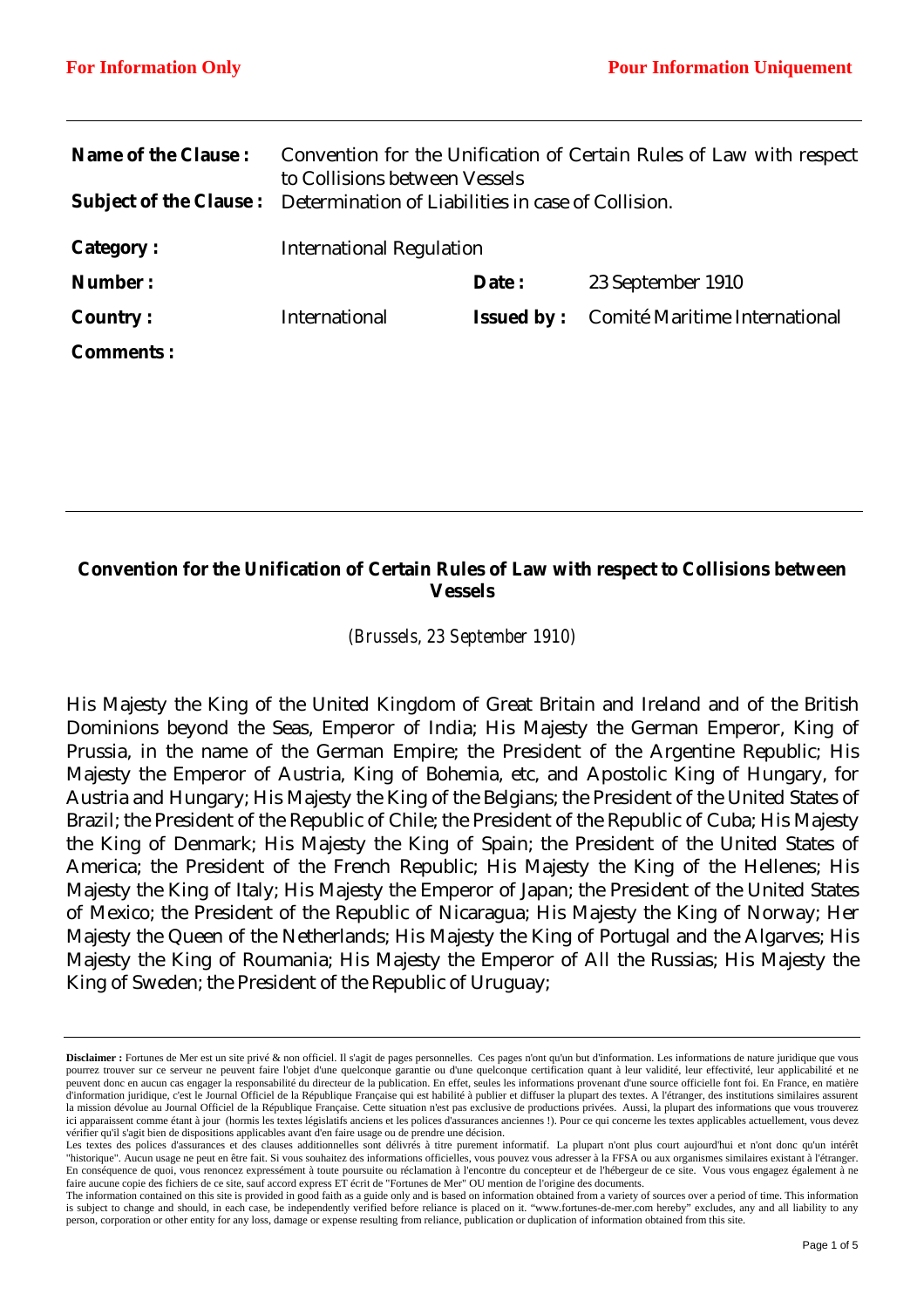HAVING RECOGNISED the desirability of determining by mutual agreement certain uniform rules of law with respect to collisions, have decided to conclude a Convention to that end, and have appointed as their plenipotentiaries, that is to say:

Who, having been duly authorised to that effect, have agreed as follows:

### **Article 1**

Where a collision occurs between sea-going vessels or between sea-going vessels and vessels of inland navigation, the compensation due for damages caused to the vessels, or to any things or persons on board thereof, shall be settled in accordance with the following provisions, in whatever waters the collision takes place.

### **Article 2**

If the collision is accidental, if it is caused by force majeure, or if the cause of the collision is left in doubt, the damages are borne by those who have suffered them.

This provision is applicable notwithstanding the fact that the vessels, or any one of them, may be at anchor (or otherwise made fast) at the time of the casualty.

# **Article 3**

If the collision is caused by the fault of one of the vessels, liability to make good the damages attaches to the one which has committed the fault.

### **Article 4**

If two or more vessels are in fault the liability of each vessel is in proportion to the degree of the faults respectively committed. Provided that if, having regard to the circumstances, it is not possible to establish the degree of the respective faults, or if it appears that the faults are equal, the liability is apportioned equally.

The damages caused, either to the vessels or to their cargoes or to the effects or other property of the crews, passengers, or other persons on board, are borne by the vessels in fault in the above proportions, and even to third parties a vessel is not liable for more than such proportion of such damages.

In respect of damages caused by death or personal injuries, the vessels in fault are jointly as well as severally liable to third parties, without prejudice however to the right of the vessel which has paid a larger part than that which, in accordance with the provisions of the first paragraph of this Article, she ought ultimately to bear, to obtain a contribution from the other vessel or vessels in fault.

It is left to the law of each country to determine, as regards such right to obtain contribution, the meaning and effect of any contract or provision of law which limits the liability of the owners of a vessel towards persons on board.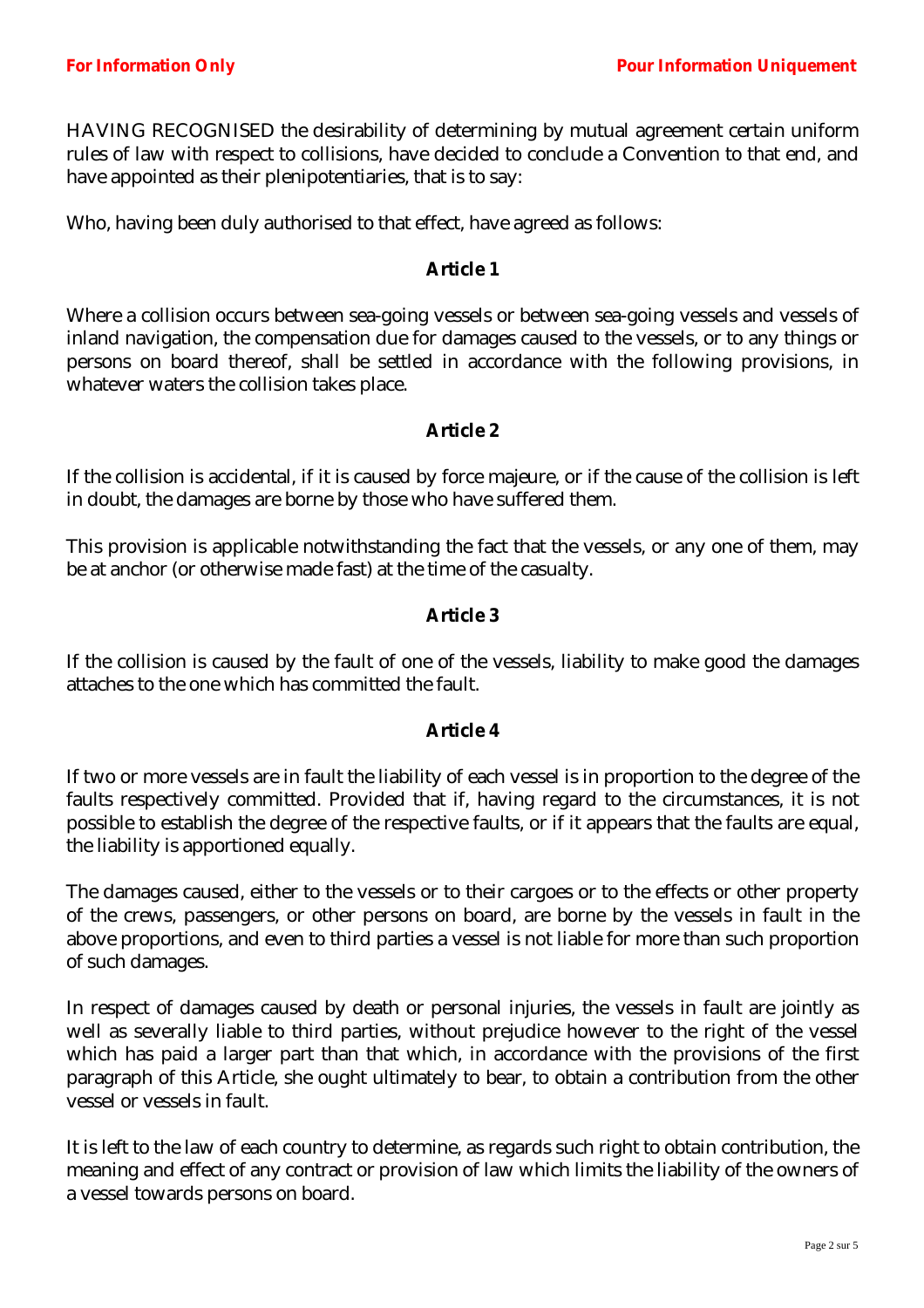## **Article 5**

The liability imposed by the preceding Articles attaches in cases where the collision is caused by the fault of a pilot, even when the pilot is carried by compulsion of law.

### **Article 6**

The right of action for the recovery of damages resulting from a collision is not conditional upon the entering of a protest or the fulfilment of any other special formality.

All legal presumptions of fault in regard to liability for collision are abolished.

### **Article 7**

Actions for the recovery of damages are barred after an interval of two years from the date of the casualty.

The period within which an action must be instituted for enforcing the right to obtain contribution permitted by paragraph 3 of Article 4, is one year from the date of payment.

The grounds upon which the said periods of limitation may be suspended or interrupted are determined by the law of the court where the case is tried.

The High Contracting Parties reserve to themselves the right to provide, by legislation in their respective countries, that the said periods shall be extended in cases where it has not been possible to arrest the defendant vessel in the territorial waters of the State in which the plaintiff has his domicile or principal place of business.

### **Article 8**

After a collision, the master of each of the vessels in collision is bound, so far as he can do so without serious danger to his vessel, her crew and her passengers, to render assistance to the other vessel, her crew and her passengers.

He is likewise bound so far as possible to make known to the other vessel the name of his vessel and the port to which she belongs, and also the names of the ports from which she comes and to which she is bound.

A breach of the above provisions does not of itself impose any liability on the owner of a vessel.

### **Article 9**

The High Contracting Parties whose legislation does not forbid infringements of the preceding Article bind themselves to take or to propose to their respective legislatures the measures necessary for the prevention of such infringements.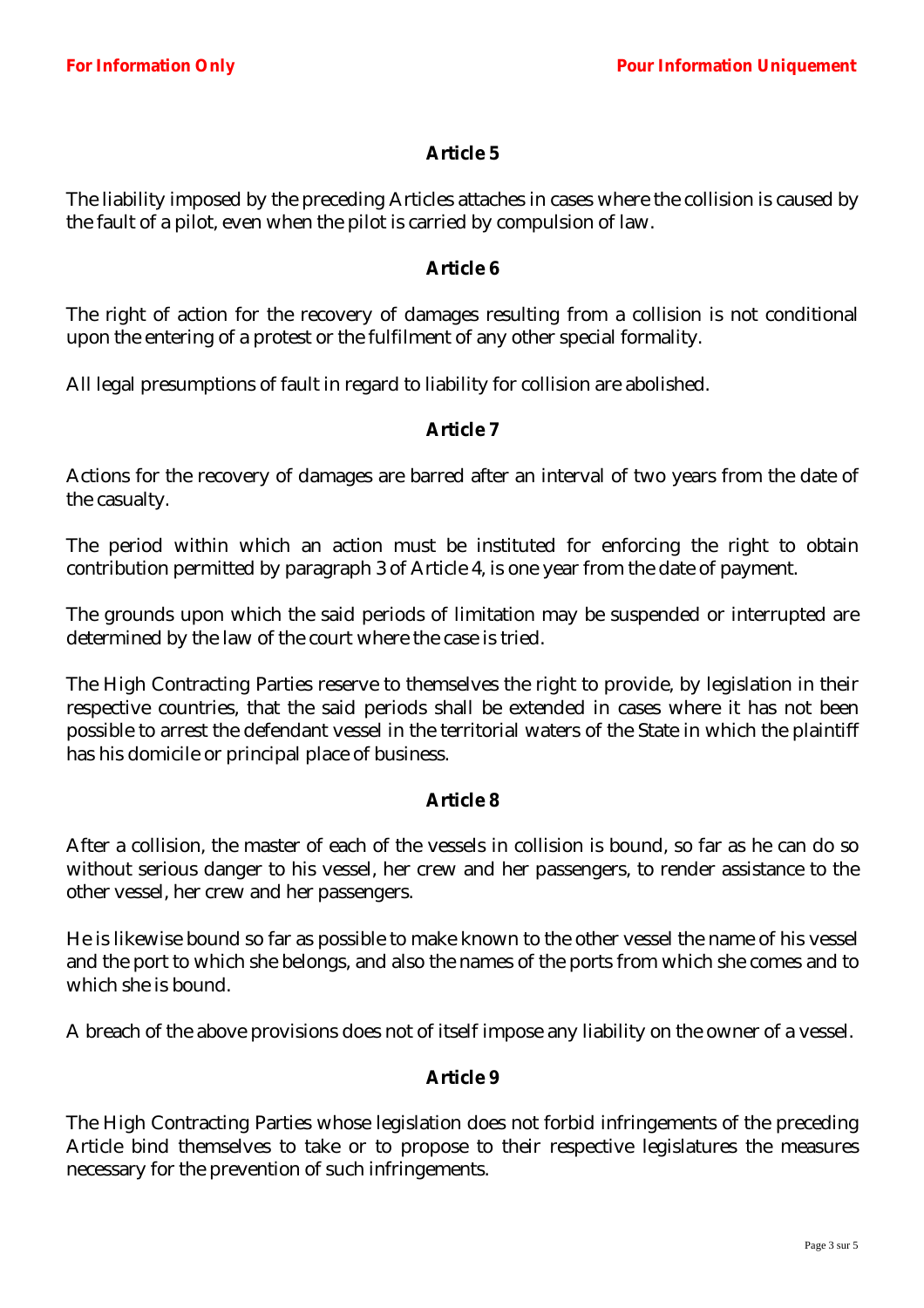The High Contracting Parties will communicate to one another as soon as possible the laws or regulations which have already been or may be hereafter promulgated in their States for giving effect to the above undertaking.

# **Article 10**

Without prejudice to any Conventions which may hereafter be made, the provisions of this Convention do not affect in any way the law in force in each country with regard to the limitation of shipowners' liability, nor do they affect the legal obligations arising from contracts of carriage or from any other contracts.

### **Article 11**

This Convention does not apply to ships of war or to Government ships appropriated exclusively to a public service.

### **Article 12**

The provisions of this Convention shall be applied as regards all persons interested when all the vessels concerned in any action belong to States of the High Contracting Parties, and in any other cases for which the national laws provide.

Provided always that:

1. As regards persons interested who belong to a non-contracting State, the application of the above provisions may be made by each of the contracting States conditional upon reciprocity.

2. Where all the persons interested belong to the same State as the court trying the case, the provisions of the national law and not of the Convention are applicable.

### **Article 13**

This Convention extends to the making good of damages which a vessel has caused to another vessel, or to goods or persons on board either vessel, either by the execution or non-execution of a manoeuvre or by the non-observance of the regulations, even if no collision had actually taken place.

### **Article 14**

Any one of the High Contracting Parties shall have the right, three years after this Convention comes into force, to call for a fresh conference with a view to possible amendments therein, and particularly with a view to extend, if possible, the sphere of its application.

Any Power exercising this right must notify its intention to the other Powers, through the Belgian Government, which will make arrangements for convening the conference within six months.